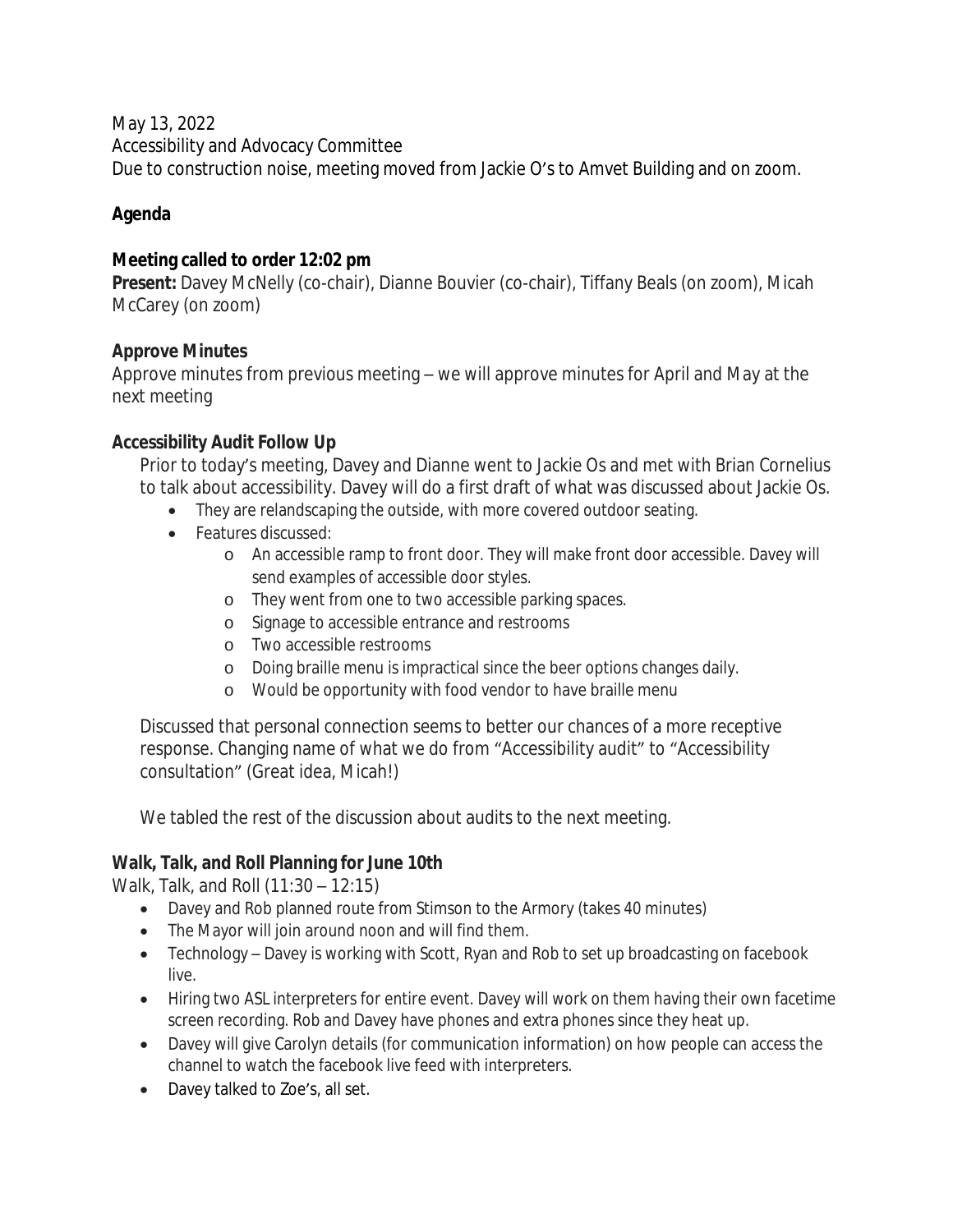- Davey will work with Carolyn on sending out invitations to: EPW, City Council, UBA, others. Davey will add information as calendar invite and ask people to RSVP.
- Micah will mention at City Council meeting
- Passion Works is joining at end of walk
- Joe is doing a flyer for the event. Davey will ask him to send to committee by May 20, so we can give feedback and have printed by May 25.
- Davey/Rob are following up with Jessica about a representative from UBA.
- Steve will talk about the sidewalk committee work.
- Mention City app as resource to report issues during walk

### Armory Program (12:15 – 1:00)

**Speakers** 

- Jw m/c and between speakers
- Mayor Patterson welcomes
- UBA speaker Rob Jessica is unable, asked her to see if she could line up somebody else from a AUBA or another business owner, but didn't see a response from her yet.
	- Goal for businesses to say I want to make sure my business is accessible
	- Sidewalk committee back up Dianne could talk
- Paul ADA transition Plan
- Davey Thank everyone

### **Logistics**

- Armory is reserved
- Two Tables, ten chairs, microphone and speaker AP&R said they can't provide.
	- o Next steps:
		- **Micah will ask Andrew Chiki if the Armory has two tables and 10 chairs in** storage that we can use.
		- Tiffany has a karaoke machine as backup if needed.
		- **Dianne will follow up with AP&R, mayor's office on Monday.**
		- **•** Order from bedrock rental
- Building Bridges Adult Center (BBAC) Lisa Simpson said they can be listed as "sponsor" and will bring attendees

Food and beverages

- Davey is bringing a large container with water and ice
- Carolyn developed menu and Lisa will contact Avalanche to ask for donation and/or order pizza o Ask about plates and cups (if no, then purchase)
- Tiffany has napkins to donate
- Purchasing bottles of water not needed.
- Dianne will check with Carolyn on food details and copy Tiffany on it, so another person is "in the know." Cost out event – around \$200? – can vote on spending at full Commission meeting.

 $\bullet$ 

ASL Interpreters scheduled – two interpreters will do the entire event together. Carolyn and the Communication Committee have put together a marketing campaign